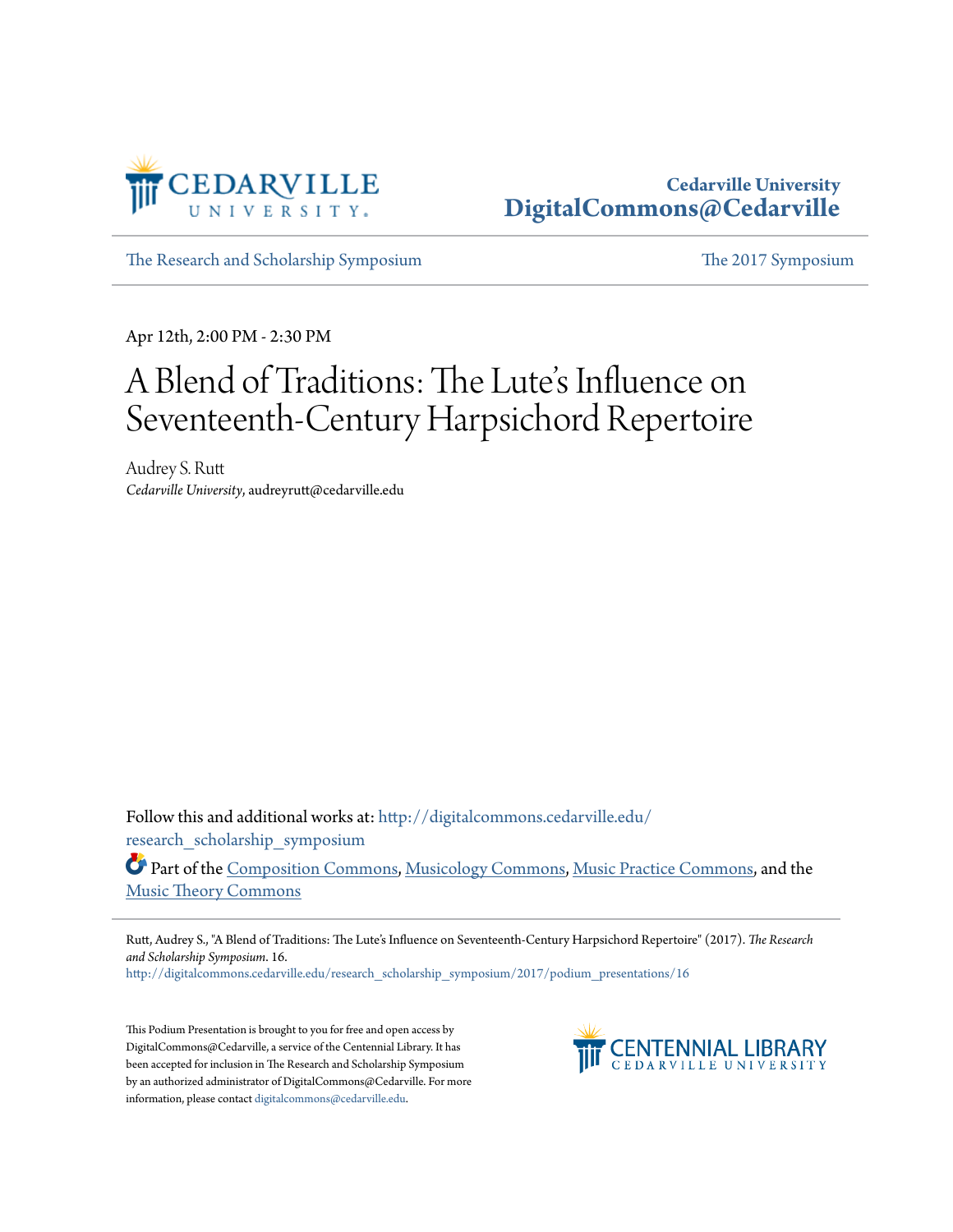## A Blend of Traditions: The Lute's Influence on Seventeenth-Century Harpsichord Repertoire

### Audrey S. Rutt *Cedarville University*

he harpsichord and the lute, though seldom used today, were popular and significant instruments of the baroque musical era. Though the histories of the lute and the harpsichord show extraordinary similarities, music historians have disagreed on the extent to which the two traditions are intertwined. Mechanically, the harpsichord is somewhat of a hybrid between the keyed organ and the stringed lute. Like the organ, the harpsichord is operated by a chromatic keyboard with one pitch per key, which makes the instrument well-suited for polyphony and accompaniment. Although the early harpsichord composers were also organists, much of the solo harpsichord repertoire developed not from the organ style, but from the lute style.<sup>1</sup> Like the lute, the harpsichord is a plucked string instrument that must account for quick sound decay by forms of arpeggiation. The French lute style, especially, had a distinctive use of sonority, ornamentation, and broken textures, referred to as the *style brisé*. The harpsichordists' use of lute idioms extends far beyond the *style brisé*, however, and they did not merely copy lute idioms but, in various ways, incorporated them into their own unique idiom. While it is evident that many aspects of the harpsichord technique descend from the tradition of the organ, the harpsichordists' influence by, adoption of, and transformation of the secular lute style in the sixteenth and seventeenth centuries were foundational to the harpsichord's own idiomatic style. T

For many centuries before the harpsichord, the organ was the primary keyboard instrument. Its early solo repertoire consisted largely of transcriptions of vocal music, such as motets and chorales. The first known example of newly composed keyboard music, found in the 1320 *Robertsbridge Codex*, also closely follows the vocal tradition by using

<sup>1</sup> John Gillespie, *Five Centuries of Keyboard Music* (Belmont, CA: Wadsworth, 1965), 34–35.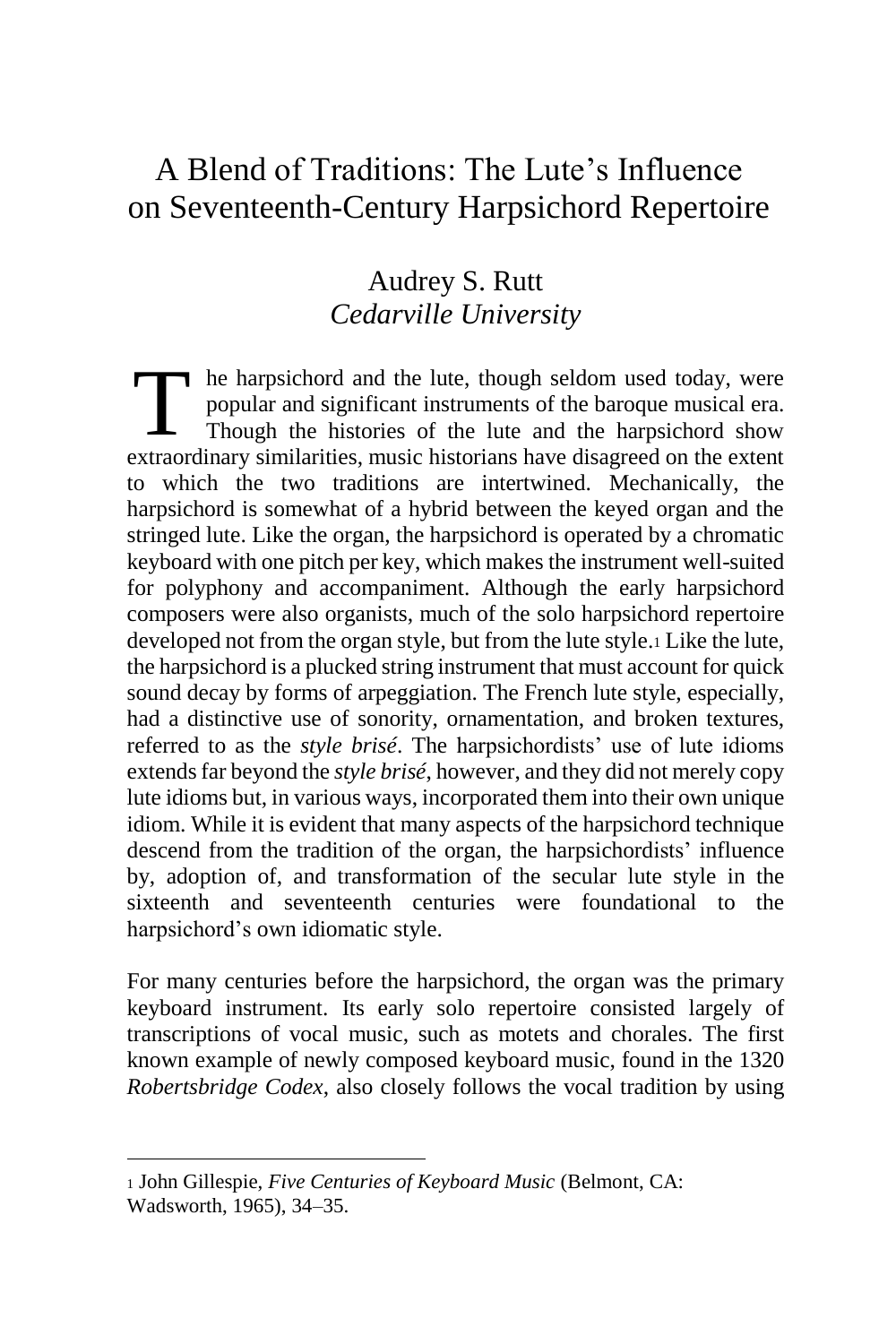parallel movement*.*<sup>2</sup> The work of Conrad Paumann, with florid, rhythmically varying upper lines, is one of the first to display a true organ style. The rules in his *Fundamentum organisandi* for instrumental counterpoint strayed from the strict style of vocal part writing.<sup>3</sup> The organ style was further developed in the mid-sixteenth century by Paul Hofhaimer, who paired such melodic lines with chordal, complete triads,<sup>4</sup> and by Andrea Gabrieli, who introduced lengthy scalar passages as a melody device.<sup>5</sup> These innovations became significant idioms in the keyboard tradition. Because the early harpsichord composers were also organists, these features were assumed when the harpsichord arrived on the musical scene in the fifteenth century.

It was from the organ tradition that the harpsichord's keyboard technique and compositional style originated, but it was from the lute tradition that the harpsichord took its place in the secular music world. For over 200 years, the lute was the most popular instrument for secular music in Europe.<sup>6</sup> Members of the lute family include all plucked string instruments with a neck and a vaulted body, such as the theorbo, archlute, and mandolin.<sup>7</sup> The lute, or *al-'ud,* originated in Central Asia and was deeply rooted in Arab culture as court accompaniment beginning in the seventh century.<sup>8</sup> The lute became immersed in the musical climate of Italy by the mid-fourteenth century and in Burgundy and Germany by the fifteenth.<sup>9</sup> Like the harpsichord that came after it, the purpose of the lute was originally for accompaniment. Until the early Renaissance, the lute's repertoire was generally confined to song accompaniment and vocal transcriptions, as music was not composed specifically for the lute until the fifteenth century.<sup>10</sup>

For the purposes of song accompaniment, the lute's role became to reinforce a strong bass line and to fill in inner textures. Because of the

l

<sup>9</sup> Ibid., 31–33.

<sup>2</sup> Gillespie, *Five Centuries of Keyboard Music*, 16.

<sup>3</sup> Ibid., 19.

<sup>4</sup> Ibid., 23.

<sup>5</sup> Ibid., 30.

<sup>6</sup> Ibid., 34.

<sup>7</sup> Mary Remnant, *Musical Instruments: An Illustrated History from Antiquity to the Present* (Portland, OR: Amadeus Press, 1989), 31.

<sup>8</sup> Douglas Alton Smith, *A History of the Lute from Antiquity to the* 

*Renaissance* (n.p: Lute Society of America, 2002), 7–9.

<sup>10</sup> Ibid., 38.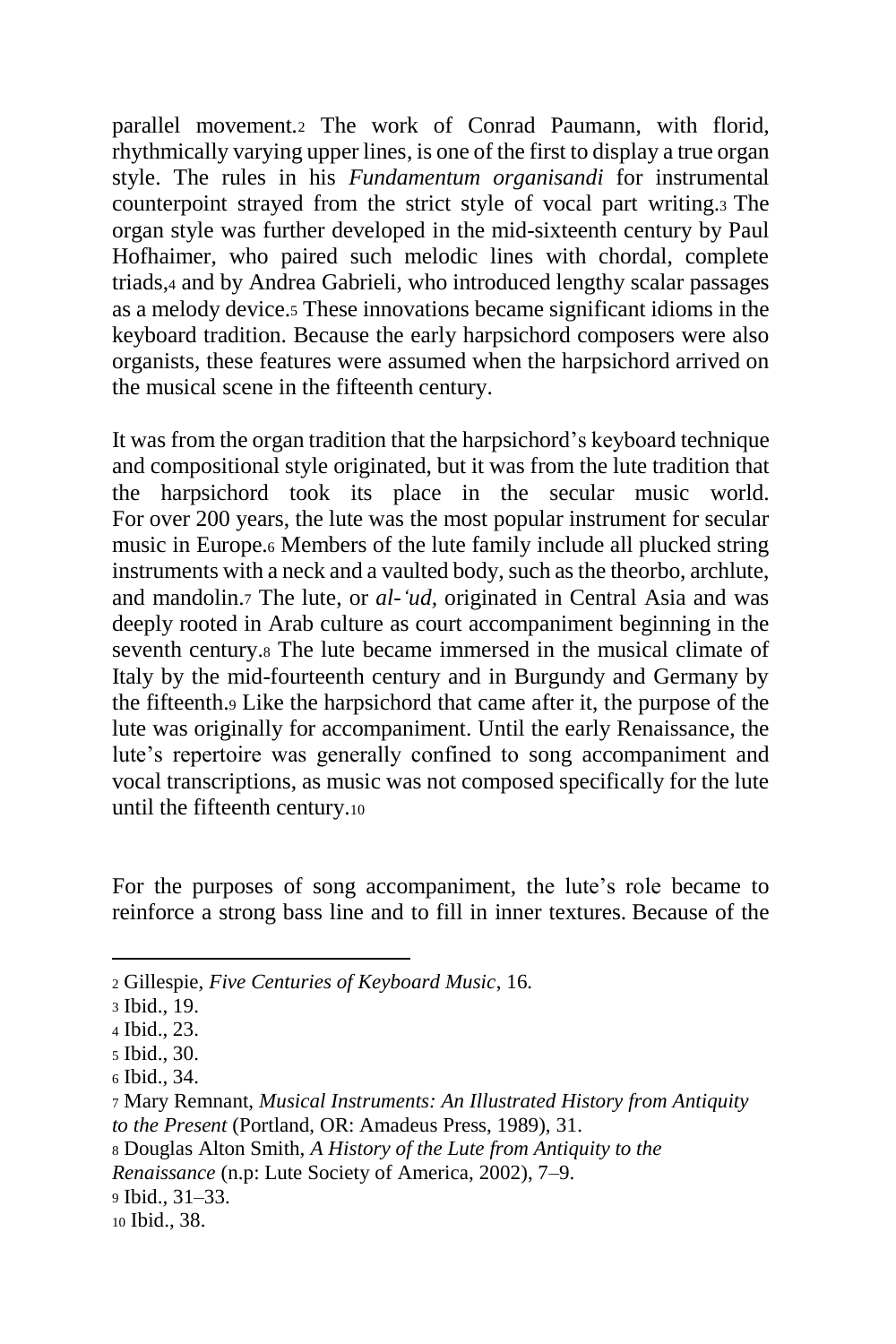mechanical construction of the lute, members of a chord cannot be sounded exactly simultaneously. Usually it is the bass string that is played first, leading to a slight arpeggiation.<sup>11</sup> It was common for lutenists to pluck the strings with a plectrum, and the speed of the stroke was sometimes determined by a symbol. A vertical line, called an *ensemble,* directs the performer to strum the chord swiftly, as commonly done on the guitar. Strumming was typically done in a downward direction on strong beats and in an upward direction on weak beats.<sup>12</sup> A diagonal line between notes of a chord, called a *séparé* (Figure 1), gives directions for a slower stroke.<sup>13</sup> Resolution of the chords in a figured bass was left "at the discretion of the performer;" they could use the *ensemble* or *séparé* technique where appropriate*.*<sup>14</sup> Lute composer Perrine writes that "the particular manner of playing all kinds of pieces for lute consists only in arpeggiation or the separation of voices."<sup>15</sup>

**Figure 1**: *Séparé* lute symbols in Perrine's arrangement of "Tombeau de Lenclos" by D. Gaultier, mm. 13–15.<sup>16</sup>



The French style is most significant in the discussion of the seventeenthcentury lute style because it was the most idiomatic. Most lutenists wrote

 $\overline{\phantom{a}}$ 

1680), ed. Paola Erdas (Bologna, Italy: Ut Opheus, 1995), ix.

<sup>11</sup> Robin Rolfhamre, "French Baroque Lute Music from 1650-1700," Master's thesis (Agder University, 2010): 29, [http://bit.ly/2e5Gx18.](http://bit.ly/2e5Gx18)

<sup>12</sup> Ibid., 36.

<sup>13</sup> Paola Erdas, introduction to *Pieces de luth en musique avec des regles pour les toucher parfaitement sur le luth et sur le clavessin*, by Perrine (Paris,

<sup>14</sup> David J. Buch, "*Style brisé*, *Style luthé*, and the *Choses luthées*," *Musical Quarterly* 71, no. 1 (1985): 60–61, doi[:10.1093/mq/LXXI.1.52.](https://doi.org/10.1093/mq/LXXI.1.52) <sup>15</sup> Ibid., 58.

<sup>16</sup> Perrine, *Pieces de luth en musique avec des regles pour les toucher parfaitement sur le luth et sur le clavessin* (Paris, 1680), ed. Paola Erdas (Bologna, Italy: Ut Opheus, 1995), 34.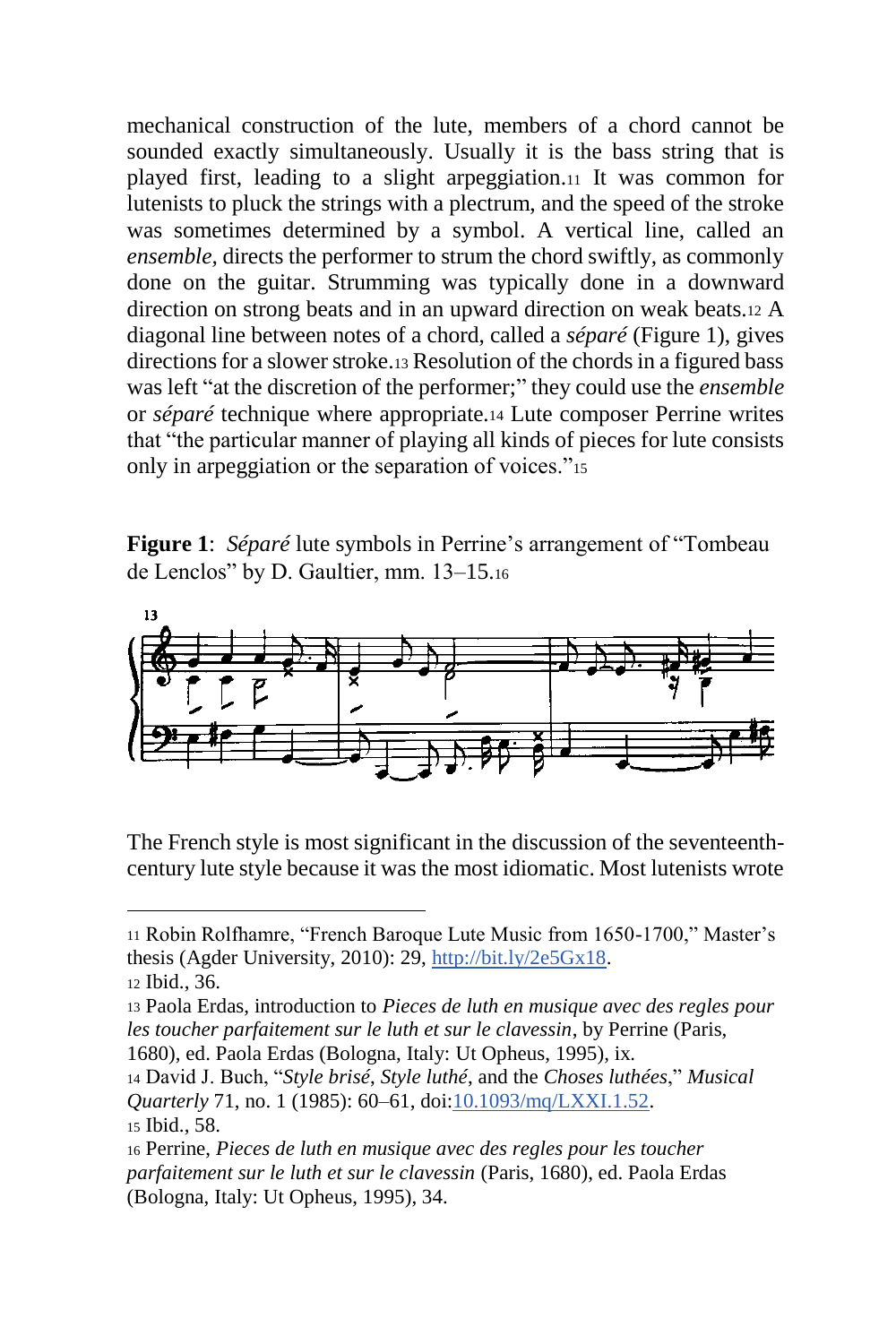only for the lute, and the music was not able to be transferred to other instruments without alterations.<sup>17</sup> A "broken style," or *style brisé*, grew out of both the lute's history of accompaniment and other mechanical considerations. On the lute, the pitch of each string is changed by where the performer presses a finger on the fret, which means that the number of strings is the maximum number of notes that can be sounding at one time. This posed a problem since the majority of pre-Renaissance works for solo lute were polyphonic vocal transcriptions. With layers of individual melodic voices, these were much more difficult to perform on the lute than on the organ with a chromatic keyboard.<sup>18</sup> One particular precursor to the *style brisé* is seen in the genre of the lute duet—one lutenist would pluck the melody with a plectrum on one lute, while the other would improvise a polyphony-like accompaniment by fingerplucking.<sup>19</sup> Finger-plucking also allowed lutenists to efficiently accompany chansons and motets with up to five voices.<sup>20</sup> As these transcriptions were the foundation of the solo lute repertoire until the sixteenth century, lute makers added strings to lutes to facilitate polyphony.<sup>21</sup>

Humanism in the baroque era inspired a wave of interest in the lute as a "classical" solo instrument, even though there are no records of the lute in ancient Greece. Lutenists desired to not only accompany the voice like Orpheus on his lyre, but also to play polyphonic solo music on their lutes with ease.<sub>22</sub> While the old Renaissance lute style characterized by threeor four-voice polyphony was difficult on the lute, the new baroque style only suggested counterpoint by using suspensions. This development of a broken style spaced out the simultaneous sounding of each voice, so that at any one moment there was successive movement in some voice.<sup>23</sup> With only a half-dozen strings to work with, the music needed to be simple and light, but because of the quick delay of sound, the music also needed to have a rhythmic, forward motion. The use of "pseudoimitative gestures" in dance suites helped to imply, but only partially realize, every voice in the texture.<sup>24</sup> Though the imitative gestures are approximated in the *style brisé*, the composers meant for it to be heard

<sup>17</sup> Rolfhamre, "French Baroque Lute Music," 20.

<sup>18</sup> Smith, *A History of the Lute from Antiquity to the Renaissance*, 46.

<sup>19</sup> Ibid., 43.

<sup>20</sup> Ibid., 46.

<sup>21</sup> Ibid., 97.

<sup>22</sup> Ibid., 4–7.

<sup>23</sup> Ibid., 33.

<sup>24</sup> Buch, "*Style brisé*," 55.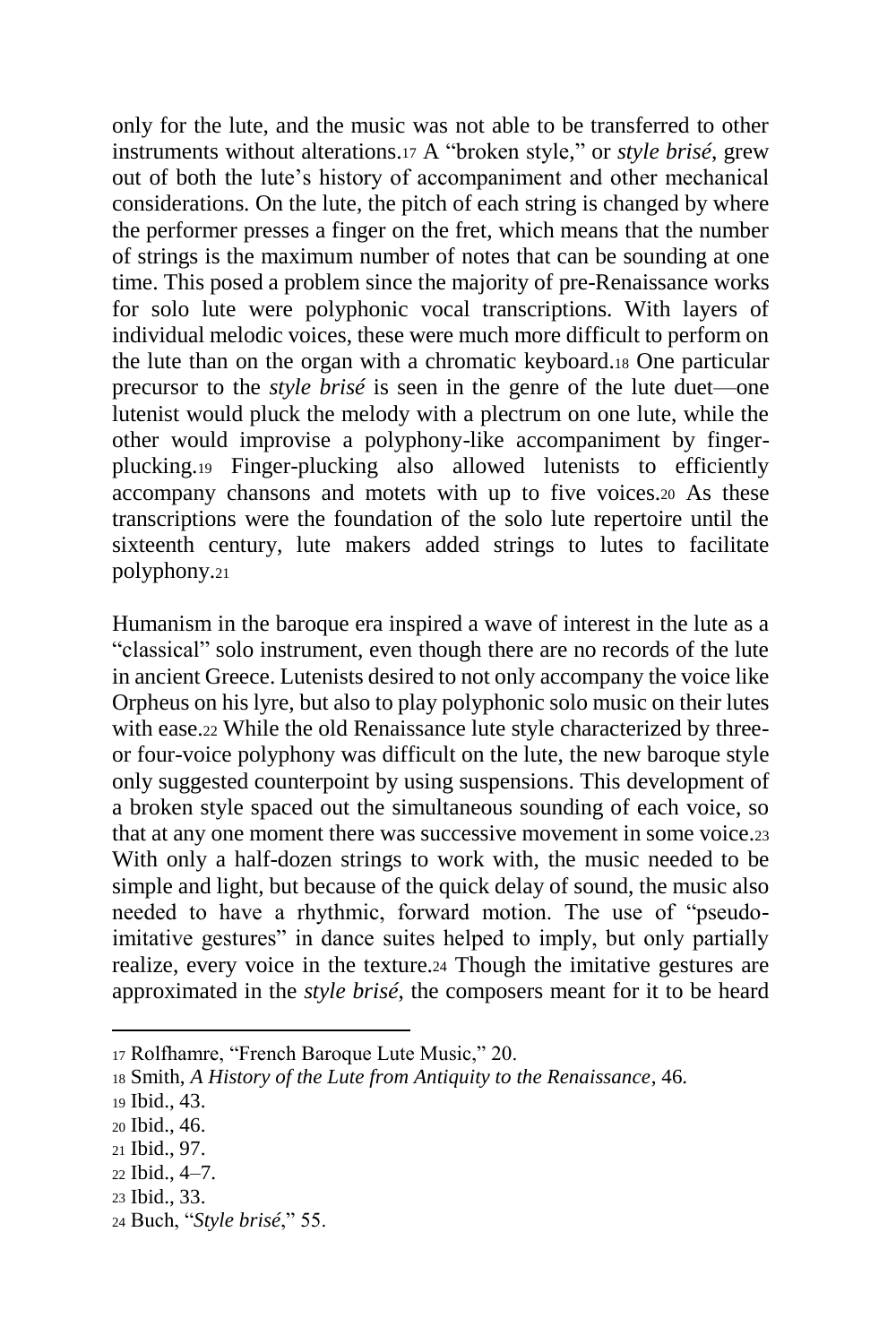polyphonically; Jacques Gallot suggested that his solo lute works could be performed by an ensemble since "all the derived parts, upper and lower" are contained in the work.25

The *brisé* technique in newly composed solo lute literature is first seen in 1600 by Antoine Franscisque (Figure 2) and was later developed by Robert Ballard, René Mesangeau, and Pierre Gaultier.<sup>26</sup> The *brisé* lute style featured strong basslines, broken textures, and occasional "melodies that are hard to follow."<sup>27</sup> The style was also characterized by a balance of chordal and florid passages, with moderate embellishment.<sup>28</sup>

**Figure 2**: *Style brisé* in Fransicque's "Pavane d'Angle," mm. 25–30.<sup>29</sup>



Something peculiar to the seventeenth-century French lute repertory is the noticeable use of "asymmetrical phrases, syncopations, anticipations, and delays of the music in all voices."<sup>30</sup> Different figurations were not used consistently throughout a piece but could change between measures or sections. Accents, whether melodic, harmonic, or textural, were spaced out until cadences or places of structural significance.<sup>31</sup> The French style typically conformed to French rhythmic patterns such as *notes inégales* and was usually associated with dances.

<sup>25</sup> Ibid., 57.

<sup>26</sup> David Ledbetter, *Harpsichord and Lute Music in Seventeenth-Century France*, (London: McMillan, 1987), 34–38.

<sup>27</sup> Rolfhamre, "French Baroque Lute Music," 21.

<sup>28</sup> Buch, "*Style brisé*," 60.

<sup>29</sup> Ledbetter, *Harpsichord and Lute Music*, 35.

<sup>30</sup> Buch, "*Style brisé*," 63.

<sup>31</sup> Ledbetter, *Harpsichord and Lute Music*, 33–34.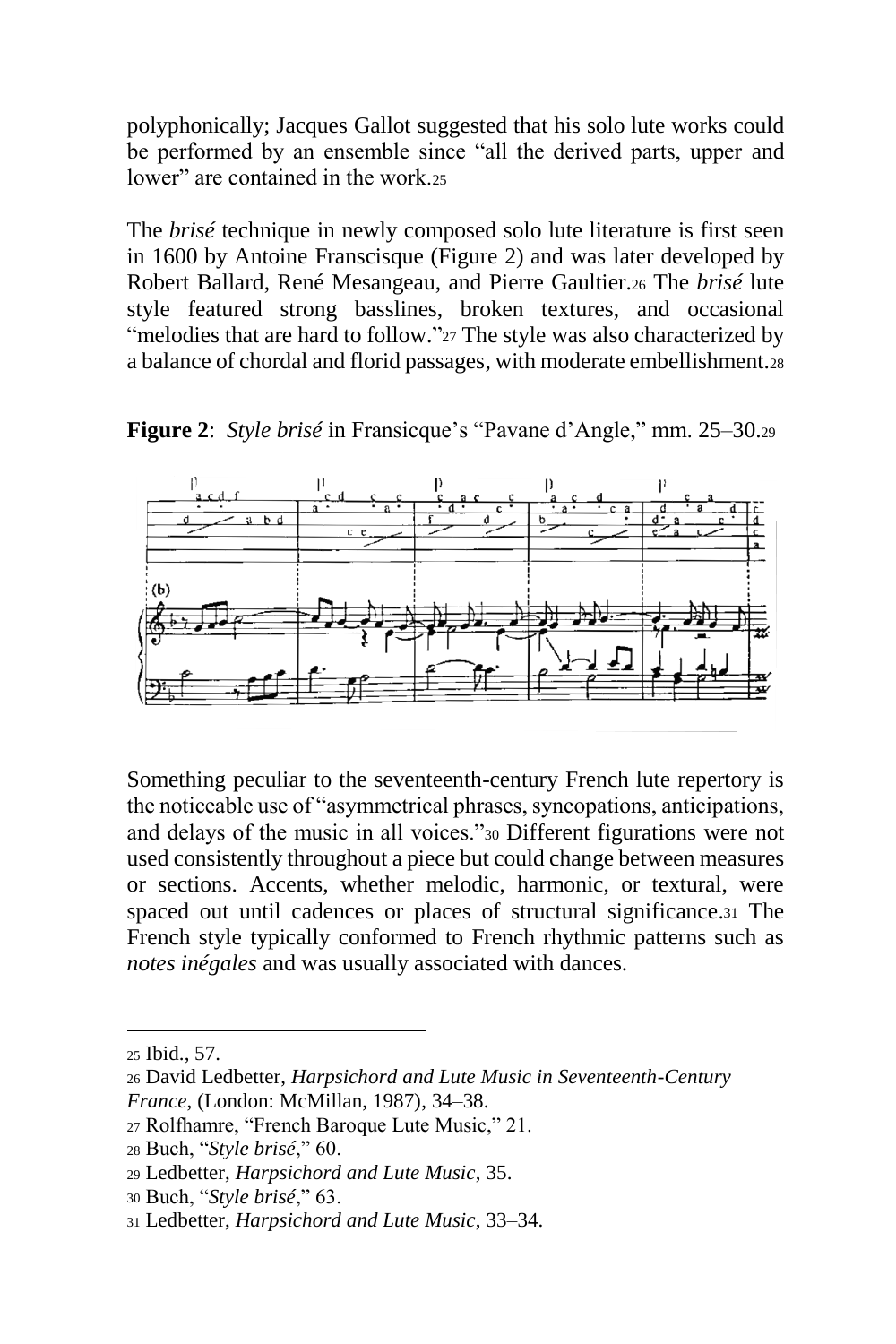The French *style brisé* was a significant aspect of the French lute style that was adopted and transformed by the harpsichordists. In fact, a discussion of the French styles of both instruments most clearly illustrates the development of the harpsichord idiom. The harpsichord, existent by the fifteenth century, was not widely manufactured until the sixteenth century.<sup>32</sup> Additionally, perhaps the lute's prominence in France explains why so little keyboard music was published in France during the sixteenth century, compared to Italy.<sup>33</sup> It seems natural, then, that when the French harpsichordists began to develop their own instrument's idiomatic writing, they would turn for inspiration to the lute, which was considered to be "the noblest instrument of any."<sup>34</sup>

The early harpsichord style was not distinct from the organ's, as keyboard pieces were not yet designated specifically for either instrument. During this period, most of the early works for harpsichord (as paralleled in both organ and lute history) were simply transcriptions of vocal or ensemble pieces.<sup>35</sup> One sixteenth-century collection of vocal transcriptions by Antonio Cabezón, entitled *Obras de musica para tecla, arpa y vihuela,* was arranged generally for polyphonic string instruments, which could include the harp, the Spanish vihuela, and the keyboard.<sup>36</sup> The broadness of this collection suggests that "the stringed keyboard instruments had not developed enough of a basic style to warrant independent compositions of their own."<sup>37</sup>

While the lute's *style brisé* was in keeping with baroque conventions, much of it had been necessitated by the mechanism of the lute. It could be argued that the harpsichord's imitation of the lute was a functional necessity, since both were softer instruments with quickly decaying sound. Yet, while a lute string will sustain a sound until it decays or until the string is plucked again, a harpsichord string can sustain a sound only while the key is held down by a finger. François Couperin solved this problem by using the organ technique of finger substitution; his first prelude in *L'art de toucher le clavecin* is one of the first keyboard works

<sup>32</sup> F. E. Kirby, *A Short History of Keyboard Music* (New York: Free Press, 1966), 15–16.

<sup>33</sup> Per Kjetil Farstad, *German Galant Lute Music in the Eighteenth Century* (Gothenburg, Sweden: Göteborg University, 2000), 81.

<sup>34</sup> Buch, "*Style brisé*," 60.

<sup>35</sup> Gillespie, *Five Centuries*, 33.

<sup>36</sup> Denis Matthews, ed., *Keyboard Music* (New York: Praeger, 1972), 28.

<sup>37</sup> Gillespie, *Five Centuries*, 33–34.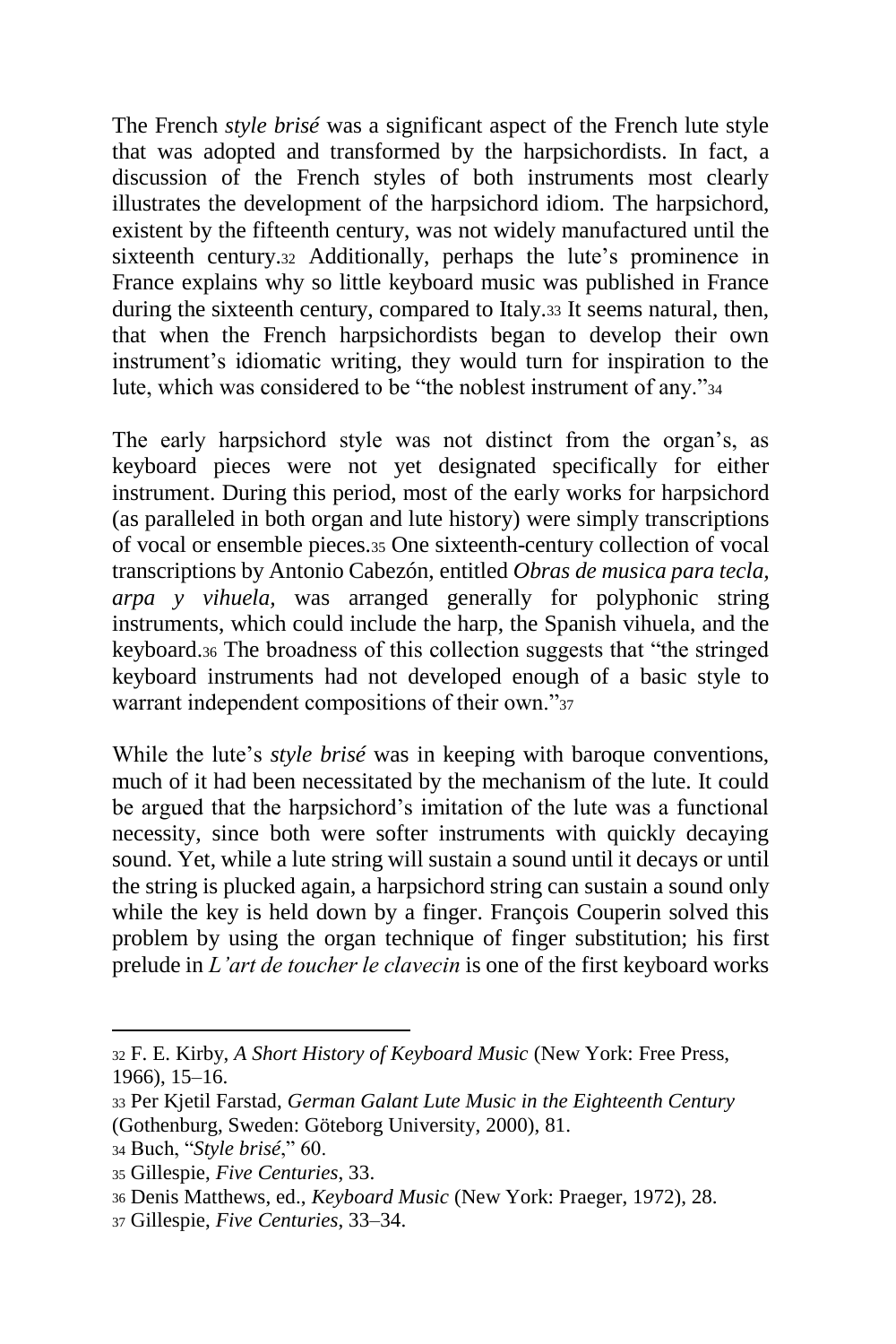to sustain an arpeggiated texture by notating finger substitution.<sup>38</sup> In this way, the *style brisé* was translated quite naturally to the plucked harpsichord and has even been called by some to be the "proper genius" of the harpsichord.<sup>39</sup>

In the works of the seventeenth-century harpsichordists, the broken style that was "originally dictated by practical necessity is transformed by the artist into an element of taste and style."<sup>40</sup> For example, the early harpsichord repertoire also contains transcriptions of lute repertoire that was written in the *brisé* style. However, more than being just an unoriginal copy, imitation of the lute extended to complex and idiomatic adaptations. Many of their renditions show a use of "creative transcription, in which elusive lute subtleties, far from being slavishly transcribed[,] are enhanced in purely keyboard terms."<sup>41</sup> The technical and stylistic distinction between the two styles is evidenced in these keyboard transcriptions. Lutenist Perrine's keyboard transcriptions of Denis Gaultier's solo lute works have "different ornaments, more suspensions, broken intervals and chords, passing notes, dotted rhythms, and inner voices." Additionally, "rhythms are deleted," "bass notes left out," "arpeggiation and broken intervals omitted," and "entirely new sections added."<sup>42</sup> Perrine apparently thought there was enough of a difference in the harpsichord's mechanism and technique to merit this interpretation. Similarly, Jean-Henri D'Anglebert's harpsichord arrangement of Ennemond Gaultier's "La pleureuse" (shown along with the original lute tablature in Figure 3) incorporates new ideas of motivic interest, such as the passing tones in measures two and three which appear in both the right and left hands.<sup>43</sup>

<sup>38</sup> Yonit Lea Kosovske, *Historical Harpsichord Technique: Developing* "Le douceur du toucher" (Bloomington: Indiana University Press, 2011), 85.

<sup>39</sup> Christopher Hogwood, ed., *The Keyboard in Baroque Europe* (Cambridge: Cambridge University Press, 2003), 82.

<sup>40</sup> Luigi Ferdinando Tagliavini, "The Art of 'Not Leaving the Instrument Empty': Comments on Early Italian Harpsichord Playing," *Early Music* 11, no. 3 (1983): 300, doi[:10.1093/earlyj/11.3.299.](https://doi.org/10.1093/earlyj/11.3.299)

<sup>41</sup> Ledbetter, *Harpsichord and Lute Music,* 65.

<sup>42</sup> Buch, "*Style brisé*," 66.

<sup>43</sup> Ledbetter, *Harpsichord and Lute Music*, 64–68.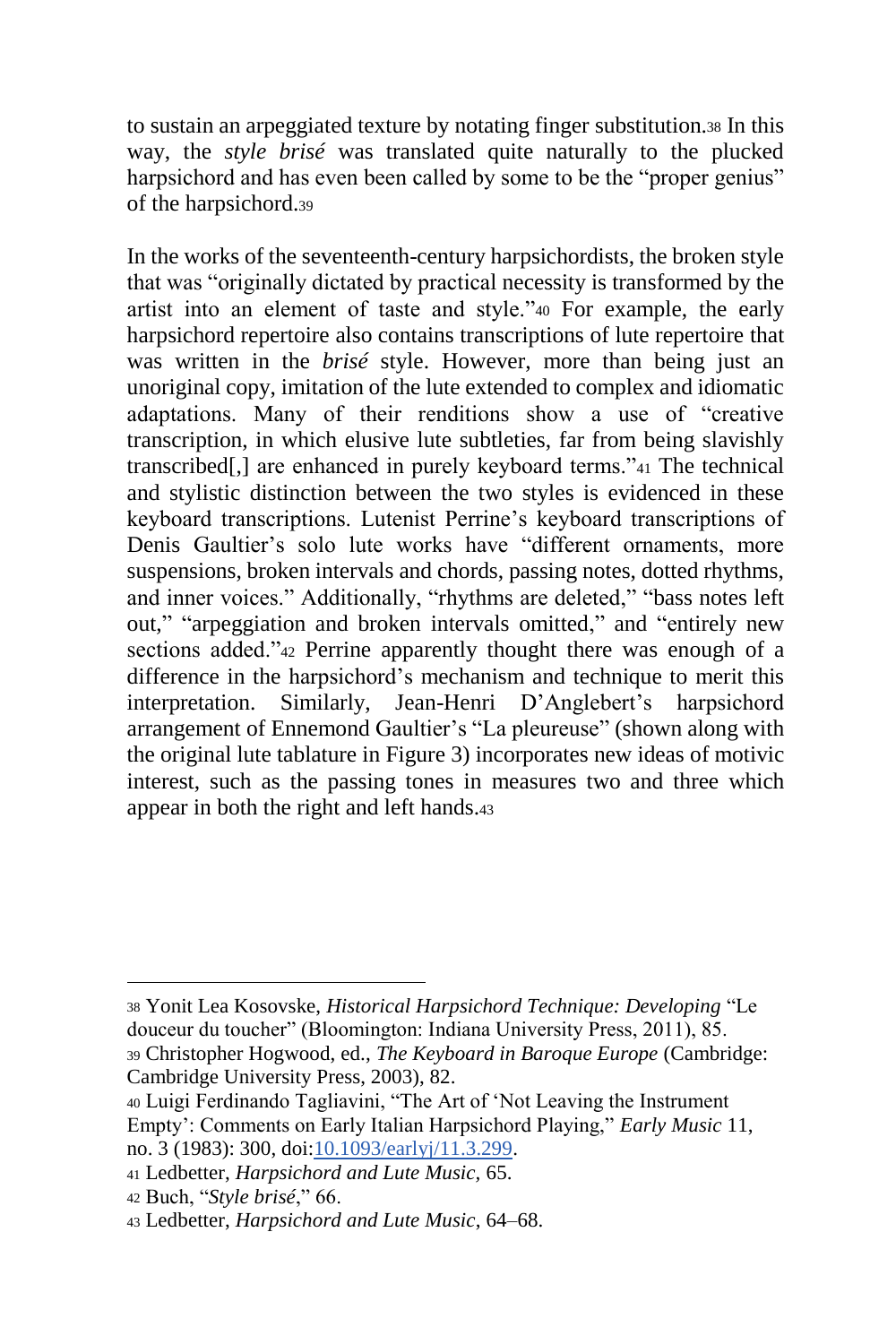**Figure 3**: D'Anglebert's keyboard arrangement of courante "La pleureuse" by E. Gaultier, mm. 1–3.<sup>44</sup>



Within the many sources that discuss harpsichord history, the lute's influence is usually contained to the *style brisé*. The *style brisé*, however, was not a term defined by the seventeenth-century harpsichordists; rather, it first appeared in scholarly texts of the twentieth century as a historical term.<sup>45</sup> Is the *style brisé* what François Couperin refers to, then, when he vaguely mentions his use of "*les choses luthées*," or "things of the lute?"<sup>46</sup> Although many harpsichord works were obviously or explicitly written to imitate the lute, it is most likely that "there was not a conscious attempt to create a lute style as such but only a gradual accrual of traits."<sup>47</sup> Perhaps, Couperin may have been referring to genre, texture, form, timbre, sound effects, harmony, ornamentation, or any combination of these, since the harpsichord was obviously influenced by much more than the lute's *style brisé*.<sup>48</sup>

Genre was a large way in which the harpsichord followed the lute. In the seventeenth century, the styles for organ and harpsichord began to greatly diverge, and while the repertoire body for organ was full of liturgical works, fugues, and ricercares, the repertoire body for harpsichord contained mostly dance types and character pieces. For the harpsichord, these genres that were not vocally derived, including preludes, dances, tombeaux, and variations, show a close historical and musical association with the lute.

l

<sup>44</sup> Ledbetter, *Harpsichord and Lute Music*, 65.

<sup>45</sup> Buch, "*Style brisé*," 52–53.

<sup>46</sup> Ibid., 57.

<sup>47</sup> Ibid., 60.

<sup>48</sup> Ibid., 57.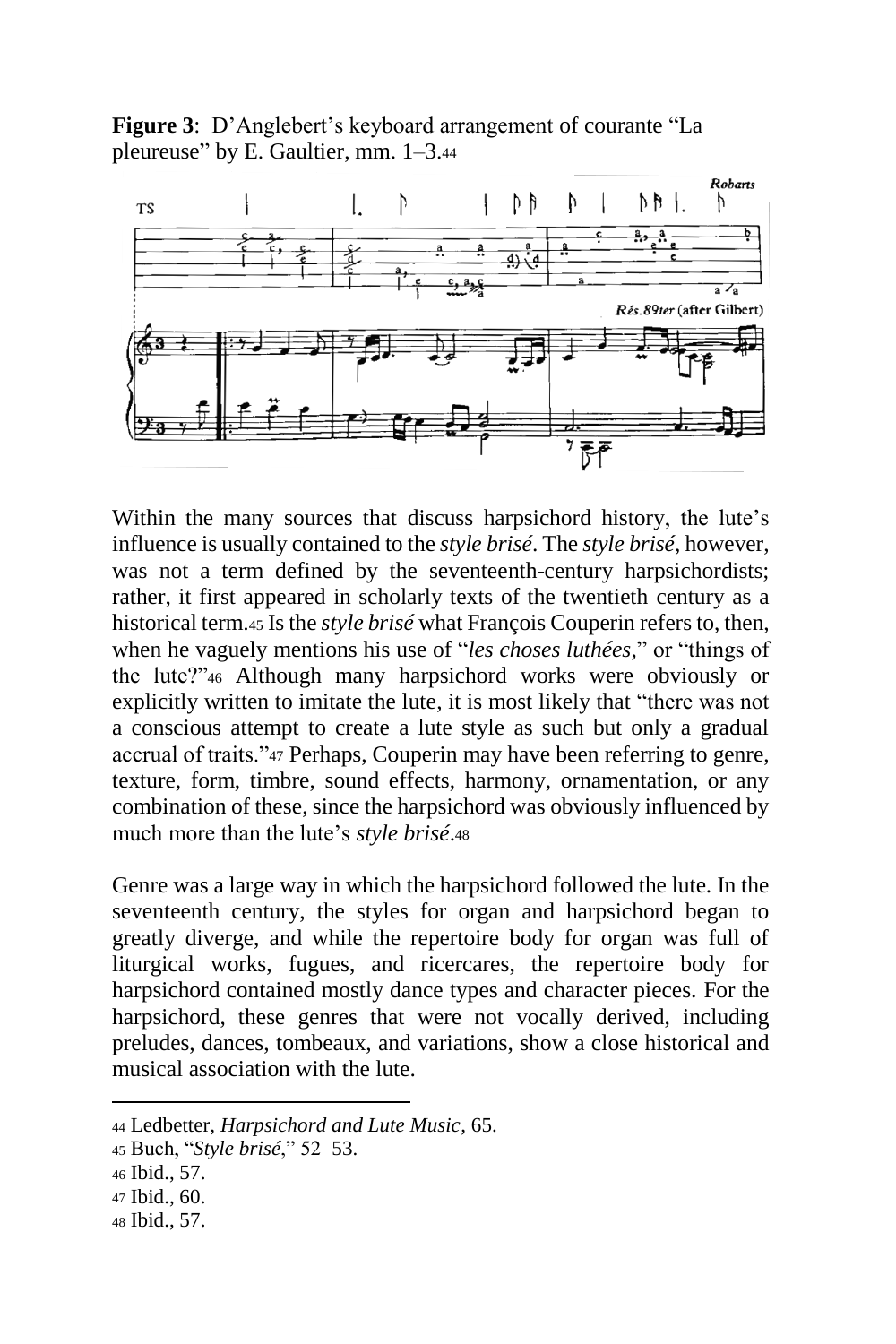Dance genres were extremely important in both the lute and harpsichord traditions. Until the sixteenth century, dance suites were not composed in a standard order, but were rather set in binary form or grouped in contrasting forms, which was characteristic of the lute style.<sup>49</sup> Two lute anthologies published by Ballard in the 1630s were the first to show the standard suite organization of unmeasured preludes, allemandes, courantes, and sarabandes.<sup>50</sup> The organization of suites by diatonic keys, instead of modes, was an innovation of the lutenist Denis Gaultier.<sup>51</sup> Lute performers preferred sets of pieces that were organized by key so that they could keep the same tuning throughout.<sup>52</sup> All of this influenced the keyboard suite style of Jacques Chambonnières, and in general, the French keyboard suites showed a strong connection to the lute's idioms.<sup>53</sup> In comparison to the German suites, they featured rhythms that were less regular, chords that were more delicately arpeggiated, and melodies that were more highly ornamented.<sup>54</sup>

The introduction to a dance suite, the prelude, was an improvisatory piece that served several purposes. It acted as an introduction to another work by exploring the key, and it gave the performer an opportunity to warm up and to tune the strings. In the keyboard repertoire, the prelude also served all of these purposes, including tuning; although today's keyboard instruments are not typically tuned by the performer, early harpsichords, like lutes, required frequent tuning.<sup>55</sup> The lute prelude was already a well-developed genre by 1631.<sup>56</sup> In French lute preludes, the rhythm was subject to the interpretation of the performer, as it was primarily a warm-up piece.<sup>57</sup> (As such, both lute and keyboard prelude types demonstrate a great rhythmic flexibility. Because French lute rhythms were less regular, though, some have suggested that the keyboard's imitation of the lute rests simply in a free concept of rhythm. This is partially true, as the improvisatory nature of unmeasured preludes dictates. This is not, however, to give the impression that the meters of

<sup>49</sup> Gillespie, *Five Centuries*, 83.

<sup>50</sup> Ledbetter, *Harpsichord and Lute Music*, 38.

<sup>51</sup> Gillespie, *Five Centuries*, 84.

<sup>52</sup> Ledbetter, *Harpsichord and Lute Music*, 38.

<sup>53</sup> Gillespie, *Five Centuries*, 84.

<sup>54</sup> Kirby, *A Short History*, 99–100.

<sup>55</sup> Gillespie, *Five Centuries*, 41–42.

<sup>56</sup> Ledbetter, *Harpsichord and Lute Music*, 40.

<sup>57</sup> Matthews, *Keyboard Music*, 42.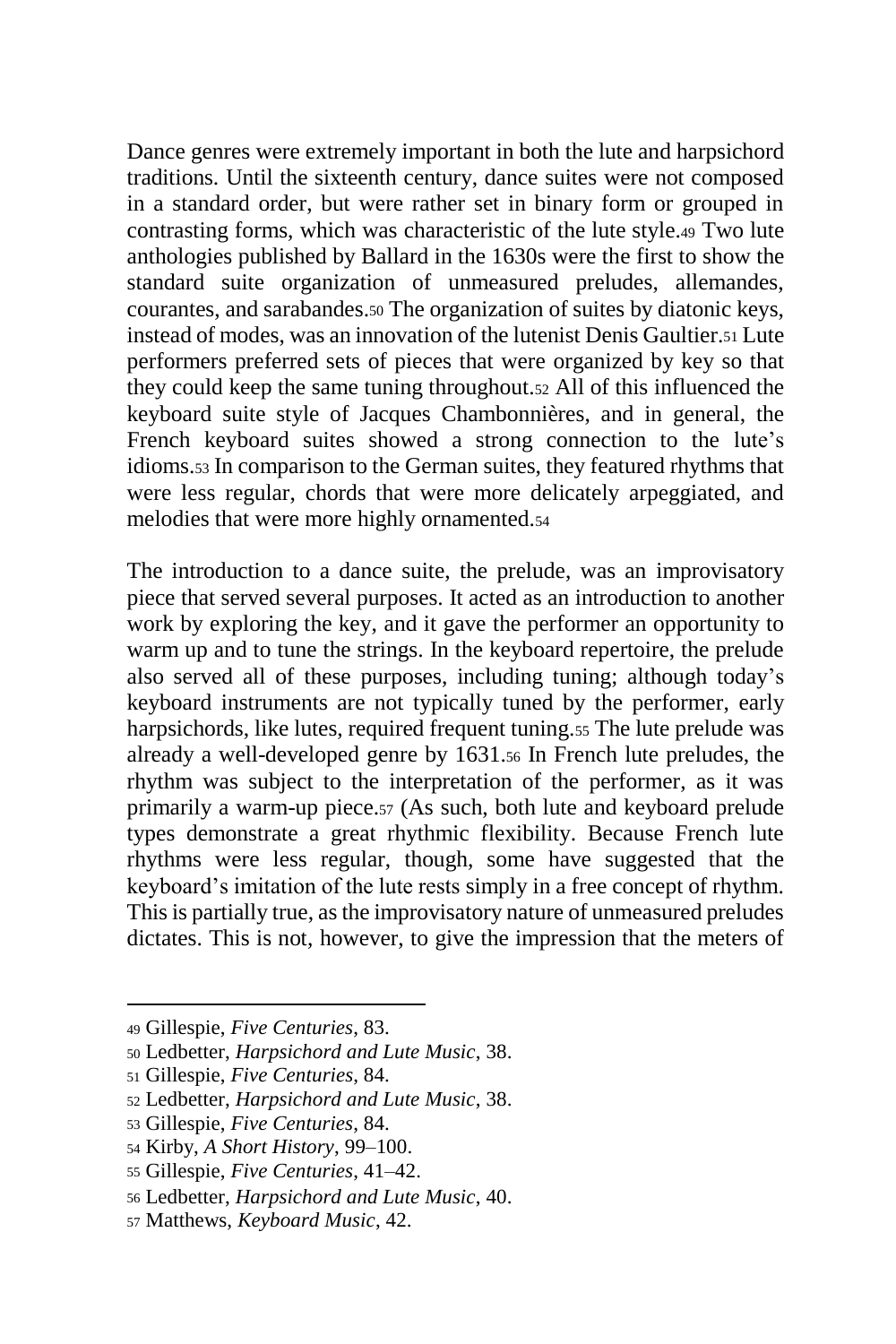the other genres are to be taken out of time.<sup>58</sup> For the lute, dances were to be played in exact regard for the beat, which exaggerates the interest of the complex, irregular rhythmic effects, such as arpeggiation, syncopation, and hemiola.)<sup>59</sup> The concept of an unmeasured prelude, which contains no rhythmic notation, was first derived from the lute repertoire but was brought to popularity in the keyboard works of Louis Couperin. Because unmeasured preludes contain no time signature or barlines, the composer used other devices like slurs to indicate phrasing.<sup>60</sup> Often, especially at the beginnings of the preludes, an opening chord was arpeggiated slowly for effect.<sup>61</sup> The keyboard preludes of D'Anglebert especially show an inspiration from these lute preludes in their opening chords, chordal basses, few motivic repetitions, and contrast in texture. He often wrote the bass notes in ways that imitate the lute's treatment of bass (Figure 4). While earlier keyboard preludes by Louis Couperin place a changing bass note after the last note of an ascent, D'Anglebert's lute-inspired preludes interject the bass subtly between a rising phrase.<sup>62</sup>

**Figure 4**: Lute *trait* in an unmeasured prelude by D'Anglebert.<sup>63</sup>



Courantes, in particular, were seen as the "lutenists' masterpiece" because the 'running' nature of the genre adapted well into the lute style.<sup>64</sup> The keyboard "Courante luthée" by Gaspard Le Roux displays many aspects typical of lute courantes. It is in D minor, a common lute key, and it uses free texture, suspensions, and arpeggiation. However, it also shows elements that are distinctly unlike the lute courantes. While lute courantes are brief and frequently use rhythmic devices like hemiola,

<sup>58</sup> Buch, "*Style brisé*," 66–67.

<sup>59</sup> Ibid., 63.

<sup>60</sup> Matthews, *Keyboard Music*, 42.

<sup>61</sup> Kosovske, *Historical Harpsichord*, 91.

<sup>62</sup> Ledbetter, *Harpsichord and Lute Music*, 92, 100–102.

<sup>63</sup> Ibid., 100.

<sup>64</sup> Rolfhamre, "French Baroque Lute Music," 32.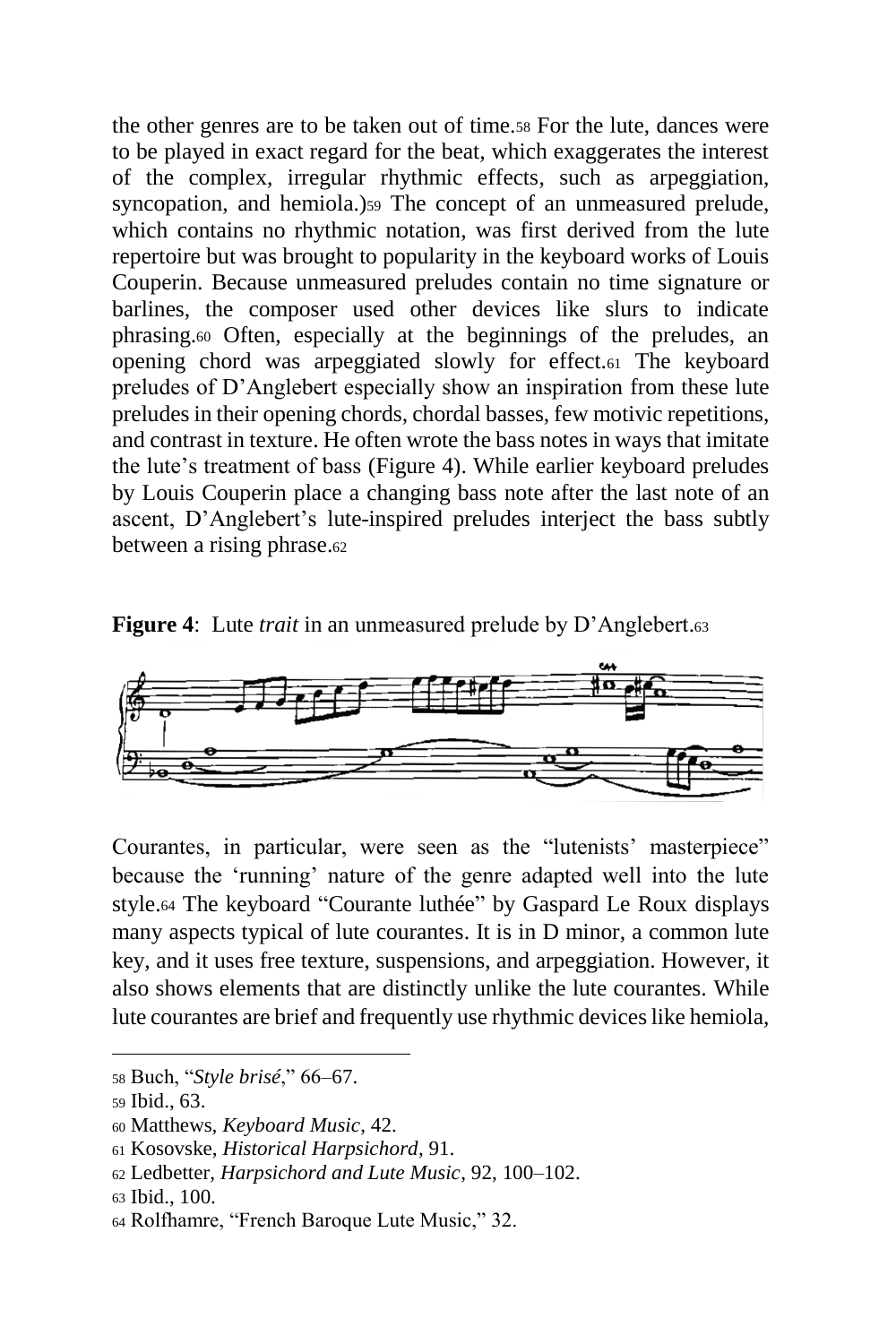Le Roux's is longer and instead uses modulation in a way that reflects a lute tombeau, pavane, or allemande.<sup>65</sup> Rather than directly copying the lute style, he is using various elements of the style and making it his own in the style of a keyboard courante.

Yet another genre that was borrowed from the lute repertoire was the tombeau, a form which was explored by every major keyboard composer.<sup>66</sup> The tombeau was a collection of pieces grouped together as a sort of memorial. The German keyboard composer Johann Jacob Froberger first encountered the genre from the lutenists while on a visit to Paris. Upon the death of the French lutenist Blanrocher, Froberger, who typically composed in the German tradition, wrote a "Tombeau" (Figure 5) that brilliantly uses the French *style brisé*.<sup>67</sup> Froberger's tombeau style evokes sadness by the use of chromaticism, freer rhythm, arpeggiated passages, abrupt starts and stops, and unusual chord progressions—all characteristic elements of the lute.<sup>68</sup> An embrace of dissonance, through acciaccaturas, and of suspensions, through held sonorities, is also drawn from the lute idiom.

**Figure 5**: *Style brisé* in Froberger's "Tombeau" for Blanrocher, mm. 1–5.<sup>69</sup>



<sup>65</sup> Buch, "*Style brisé*," 59.

<sup>66</sup> Kirby, *A Short History*, 82.

<sup>67</sup> Matthews, *Keyboard Music*, 53.

<sup>68</sup> Kirby, *A Short History*, 99.

<sup>69</sup> Johann Jacob Froberger, *Johann Jacob Froberger, Organ and Keyboard Works*, vol. 3 of *Denkmäler der Tonkunst in Österreich*, ed. Guido Adler (Vienna: Artaria, 1903), 114, [http://ks.imslp.info/files/imglnks/usimg/5/5b/](http://ks.imslp.info/files/imglnks/usimg/5/5b/IMSLP340232-SIBLEY1802.26145.7602-39087013634110Dreizehn.pdf) [IMSLP340232-SIBLEY1802.26145.7602-39087013634110Dreizehn.pdf.](http://ks.imslp.info/files/imglnks/usimg/5/5b/IMSLP340232-SIBLEY1802.26145.7602-39087013634110Dreizehn.pdf)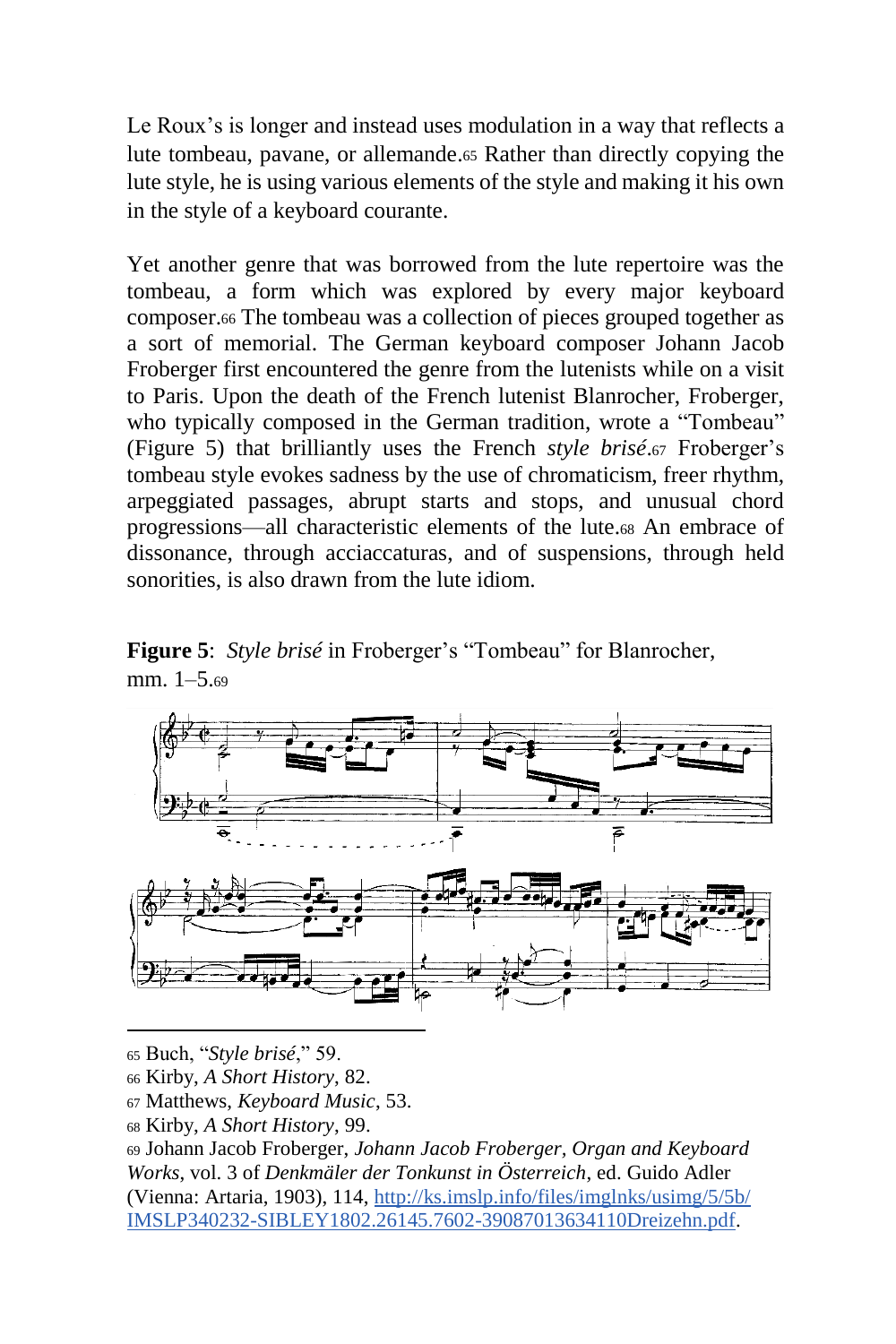Besides the French style, other national lute styles also contributed to the harpsichord's repertoire. Variation forms, or *diferencias*, were first popular in the Spanish lute (vihuela) style. The compositional technique for *diferencias* involved the variation of a certain motive, bassline, or tune. It seems apparent that Spanish lutenists brought this style to England, and soon after one such group made a visit to England, sets of keyboard variations began to appear for the virginal.<sup>70</sup> The variation became an increasingly significant compositional technique in the English virginal repertory, as seen throughout the *Fitzwilliam Virginal Book*.<sup>71</sup>

In addition to drawing from the lute genres, harpsichordists were also fascinated by the prospect of imitating lute timbres. In the construction of their instruments, harpsichord makers began to emulate the lute in several ways. While the early instruments had only one manual, or keyboard, the later instruments were built with two manuals that would have either different pitches or contrasting stops. This development corresponded with the increasing importance of the harpsichord in European secular music.<sup>72</sup> A "lute stop," a set of jacks closer to the end of the string, created a sound that is extraordinarily similar to the lute. (The term "lute stop" is also often confused with the "buff (harp) stop," which pressed felt against the strings to create a delicate harp-like sound.)73 One obscure instrument, the lautenwerck (Figure 6), was made to be a cross between the two instruments. Although it had the keyboard and general mechanics of a harpsichord, its strings were made of gut, it had a rounded, wooden body, and it had specific tunings like the lute, so that its sound was convincing enough to "deceive even an experienced lutenist."74

<sup>70</sup> Kirby, *A Short History*, 52.

<sup>71</sup> Ibid., 57.

<sup>72</sup> Remnant, *Musical Instruments*, 85.

<sup>73</sup> Kirby, *A Short History*, 14.

<sup>74</sup> Howard Ferguson, "Bach's 'Lauten Werck,'" *Music and Letters* 48, no. 3 (1967): 261–262, doi[:10.1093/ml/XLVIII.3.259.](https://doi.org/10.1093/ml/XLVIII.3.259)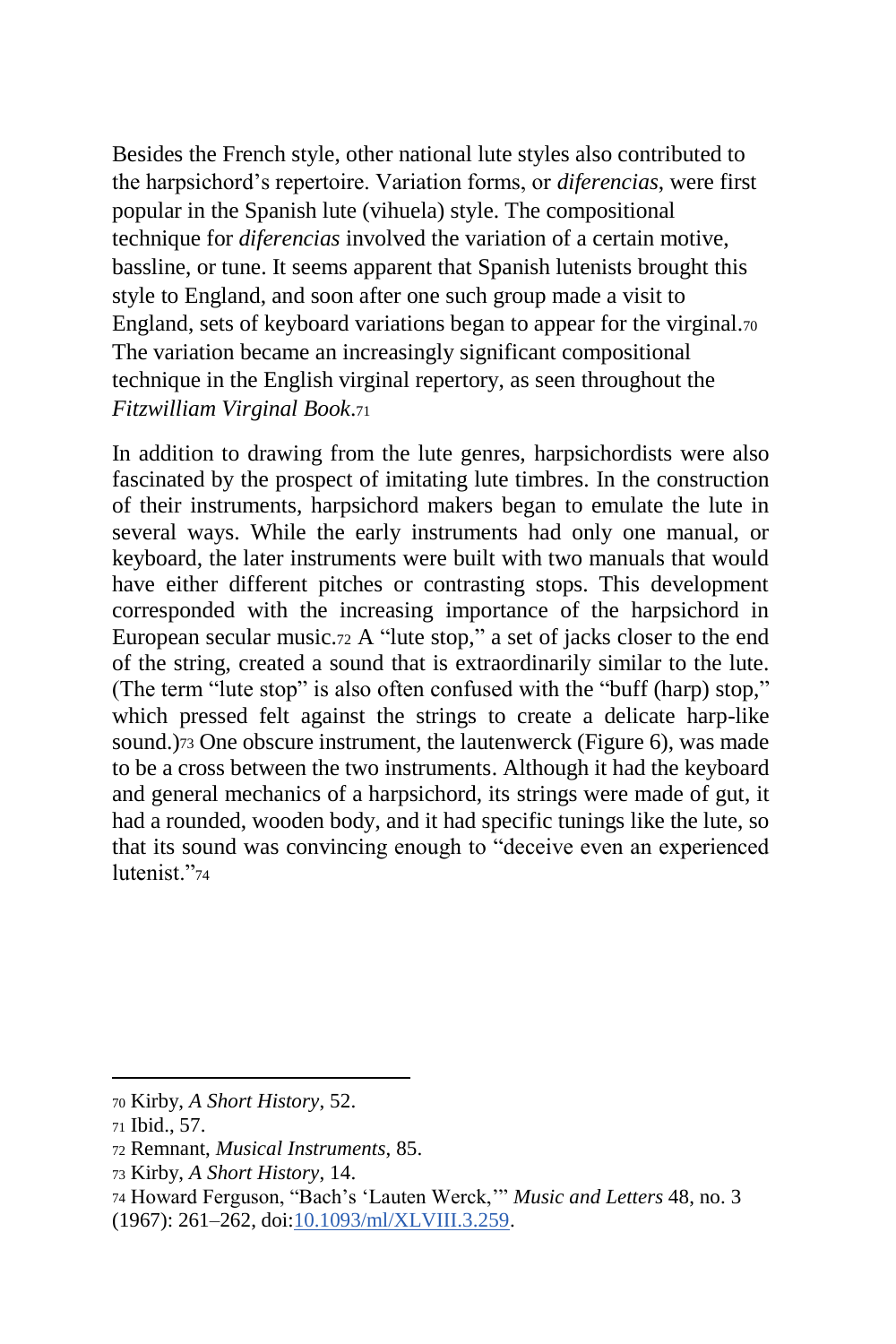**Figure 6**: Lautenwerck.<sup>75</sup>

While the lautenwerck ended up to be a novel but ultimately insignificant instrument, composers still sought to imitate the lute timbres in the solo harpsichord literature by using different evocative



effects. The lute was said to have a "gently melancholy character," called in England "semper dolens."<sup>76</sup> Repertoire that was in keys like D minor, G minor, or A minor was reminiscent of the lute, which was often tuned to D minor.<sup>77</sup> The harpsichord effect called *tirer et rabattre* was suggestive of strumming.<sup>78</sup> This was used heavily by Domenico Scarlatti, who was one of the first to write secular harpsichord music in Spain and often used effects that mimicked the Spanish guitar.<sup>79</sup> Most significantly, pieces that were written in imitation of the lute used a rather low register on the harpsichord. Lute pieces in the French style of the 1630s were often played *sans chanterelle*—without the highest string.<sup>80</sup> This low tessitura, adopted from the lute style, eventually became a hallmark of the harpsichord idiom and was used in works like François Couperin's 1717 "Les baricades mistérieuses."<sup>81</sup>

The lute style also had a distinct treatment of dissonance. "In order to not leave the instrument empty," the harpsichordists followed the lute's example of emphasizing suspensions and striking dissonances repeatedly in order to sustain the sound.<sup>82</sup> From the lute style, the harpsichordists also borrowed harmonic formulas like major 7<sup>th</sup>s,

<sup>75</sup> Figure courtesy of Andreas E. Beurmann, *Lautenwerck*,

<sup>76</sup> Erdas, introduction to *Pieces de luth en musique*, viii.

[http://www.realsamples.de/German-Lautenwerck-Edition-Beurmann/en.](http://www.realsamples.de/German-Lautenwerck-Edition-Beurmann/en)

<sup>77</sup> Rolfhamre, "French Baroque Lute Music," 25.

<sup>78</sup> Ledbetter, *Harpsichord and Lute Music*, 36.

<sup>79</sup> Ann Bond, *A Guide to the Harpsichord* (Portland, OR: Amadeus, 1997), 179.

<sup>80</sup> Ledbetter, *Harpsichord and Lute Music*, 39.

<sup>81</sup> Bond, *A Guide to the Harpsichord*, 154.

<sup>82</sup> Kosovske, *Historical Harpsichord Technique*, 91.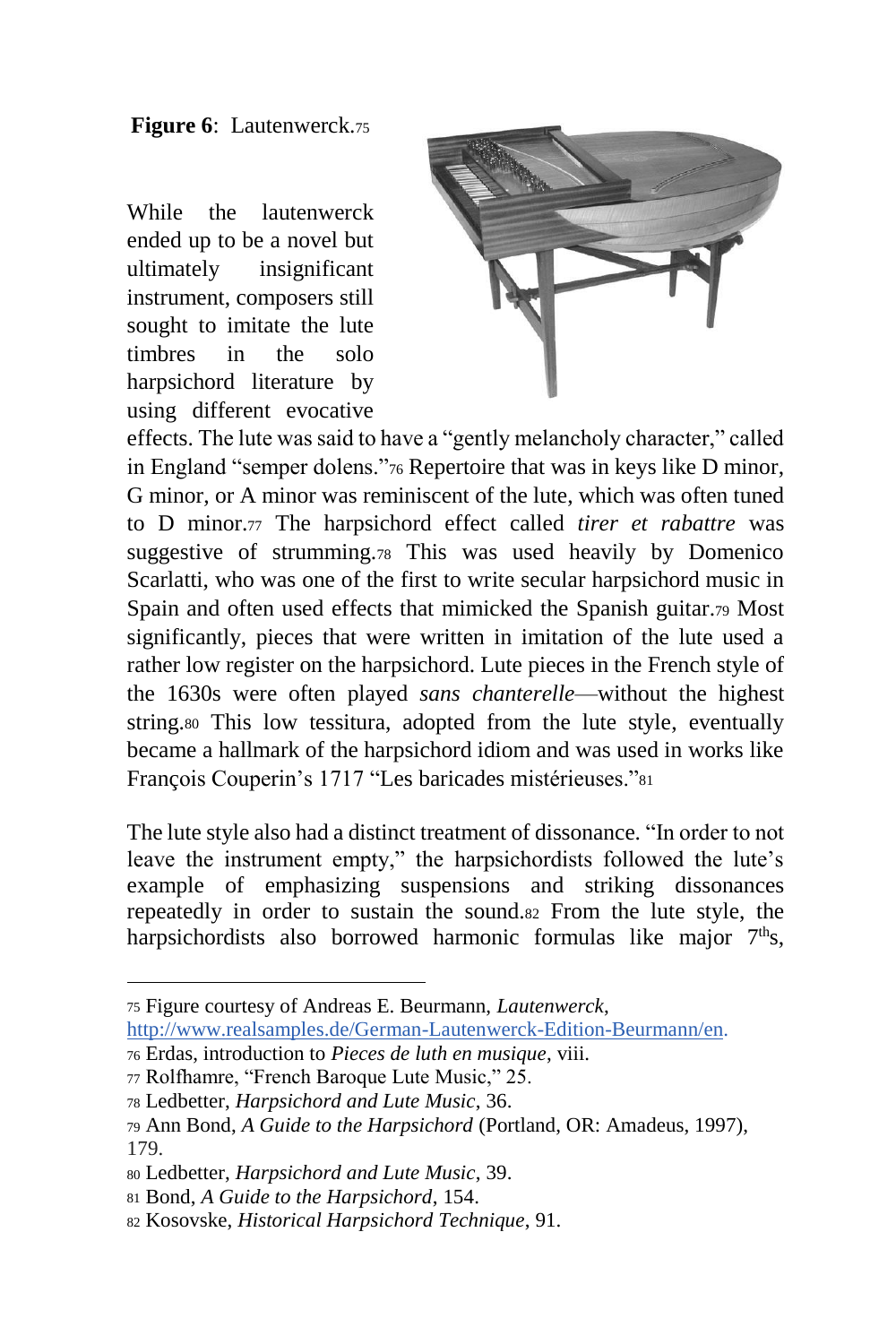suspended  $9<sup>th</sup>s$ , and augmented  $5<sup>th</sup>s$ .83 The campanella scale (Figure 7) used by Pierre Gaultier and Germain Pinel, also referred to as the *baigné*  effect, was a scale in which the lutenist played successive notes of a scale using alternating strings so that each note can be sustained into the next.<sup>84</sup> This was imitated by harpsichordists by holding and slurring groups of notes. The final measure of Froberger's "Lamento" (Figure 8) contains an ascending C major scale with four-note groups, which, when divided between the hands, gives the effect of the *baigné* lute technique.<sup>85</sup>



**Figure 7:** Campanella scale in a lute prelude.86

**Figure 8**: Campanella equivalent in Froberger's "Lamento."<sup>87</sup>



The ornament style developed by the harpsichordists shows both a derivation from and a deviation from the lute style. Chambonnières, for example, used seven out of the eight lute ornaments.<sup>88</sup> D'Anglebert's ornament table also included lute symbols, and this table was later highly respected by J. S. Bach.<sup>89</sup> One ornament particular to the French style

<sup>83</sup> Ledbetter*, Harpsichord and Lute Music*, 96.

<sup>84</sup> Ibid., 41–42.

<sup>85</sup> Ibid., 91.

<sup>86</sup> Ibid., 42.

<sup>87</sup> Ibid., 91.

<sup>88</sup> Gillespie, *Five Centuries*, 83.

<sup>89</sup> Frederick Neumann, *Ornamentation in Baroque and Post-Baroque Music* (Princeton: Princeton University Press, 1978), 68.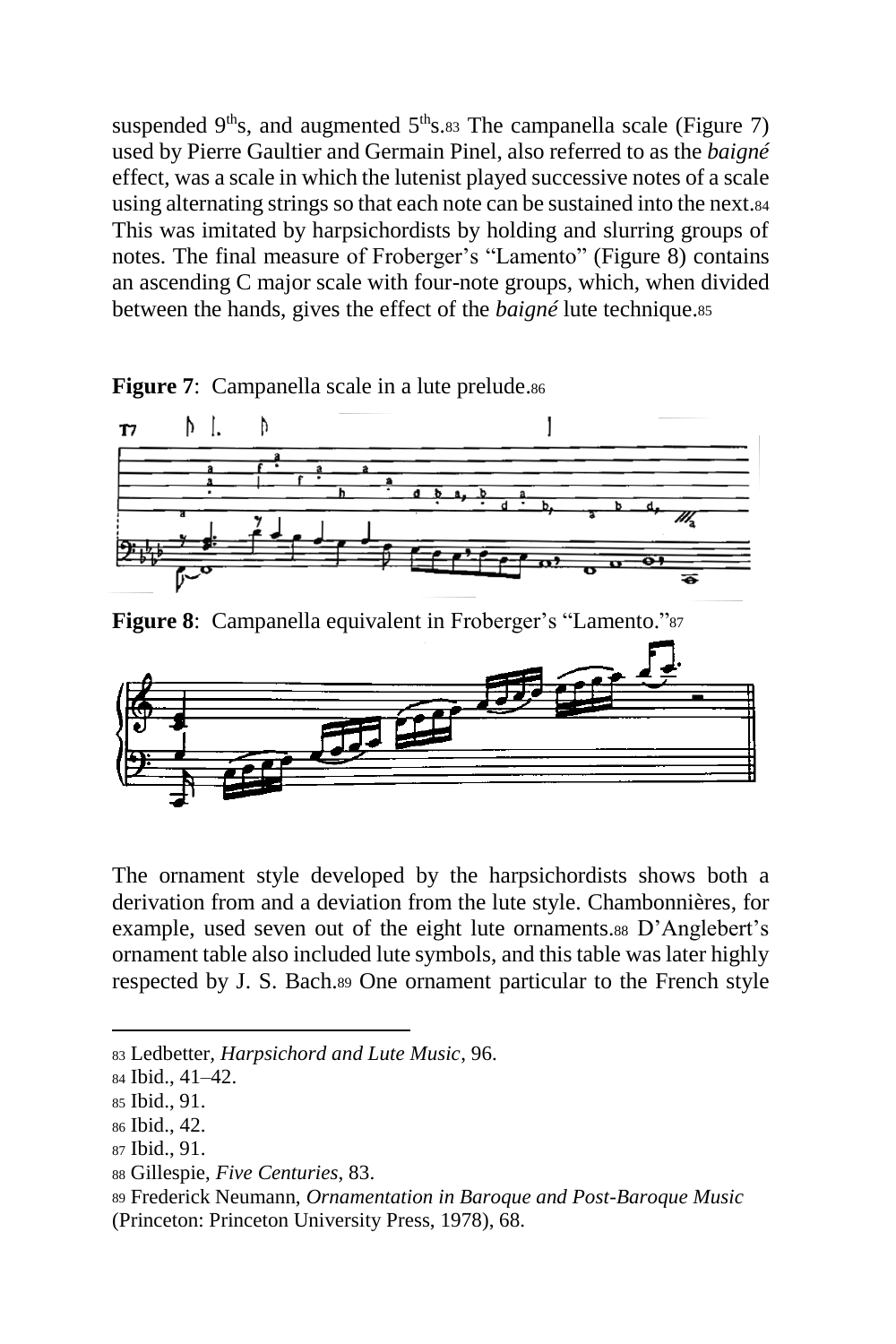was the *port de voix,* which could be described as a "decorated appoggiatura."<sup>90</sup> For all melody instruments and vocalists, the *port de voix* occurred as an anticipation of the beat.<sup>91</sup> At least five organ treatises of the seventeenth century also indicate such a prebeat performance of the *port de voix.*<sup>92</sup> The lute, however, often played a *port de voix* exactly on the beat.<sup>93</sup> Starting in the 1670s, the *port de voix* showed up in harpsichord ornament tables. The harpsichord ornament, diverging from the organ style, was often placed on the beat, like the lute.<sup>94</sup> Yet, some will suggest that "the well-known and widely quoted onbeat patterns of D'Anglebert and his followers were *not* representative of common keyboard practices of the era in question." They argue that "those [onbeat] patterns were limited to certain masters."<sup>95</sup> However, because all of the composers that commonly used this onbeat ornament, including D'Anglebert, Chambonnières, Couperin, and Le Roux, were also the ones that are most known for imitating the lute in their writing, it follows that this was done in purposeful imitation of the lute. Yet, the harpsichord ornament (Figure 9) also deviated slightly from the lute tradition, often adding an extra sixteenth note to the beginning. Further, it is evident that "some of these same masters used the prebeat side by side with the onbeat style," even developing an inter-measure style.<sup>96</sup> This shows the flexibility of the harpsichordists to adapt and blend traditions.

**Figure 9**: Inter-measure *port de voix* in F. Couperin's "La covalescente," mm. 5–7.<sup>97</sup>



- <sup>93</sup> Ibid., 67.
- <sup>94</sup> Ibid., 68.
- <sup>95</sup> Ibid., 74.
- <sup>96</sup> Ibid.

 $\overline{a}$ 

<sup>97</sup> Matthews, *Keyboard Music*, 47.

<sup>90</sup> Rolfhamre, "French Baroque Lute Music," 40.

<sup>91</sup> Neumann, *Ornamentation in Baroque and Post-Baroque Music*, 53.

<sup>92</sup> Ibid., 70–72.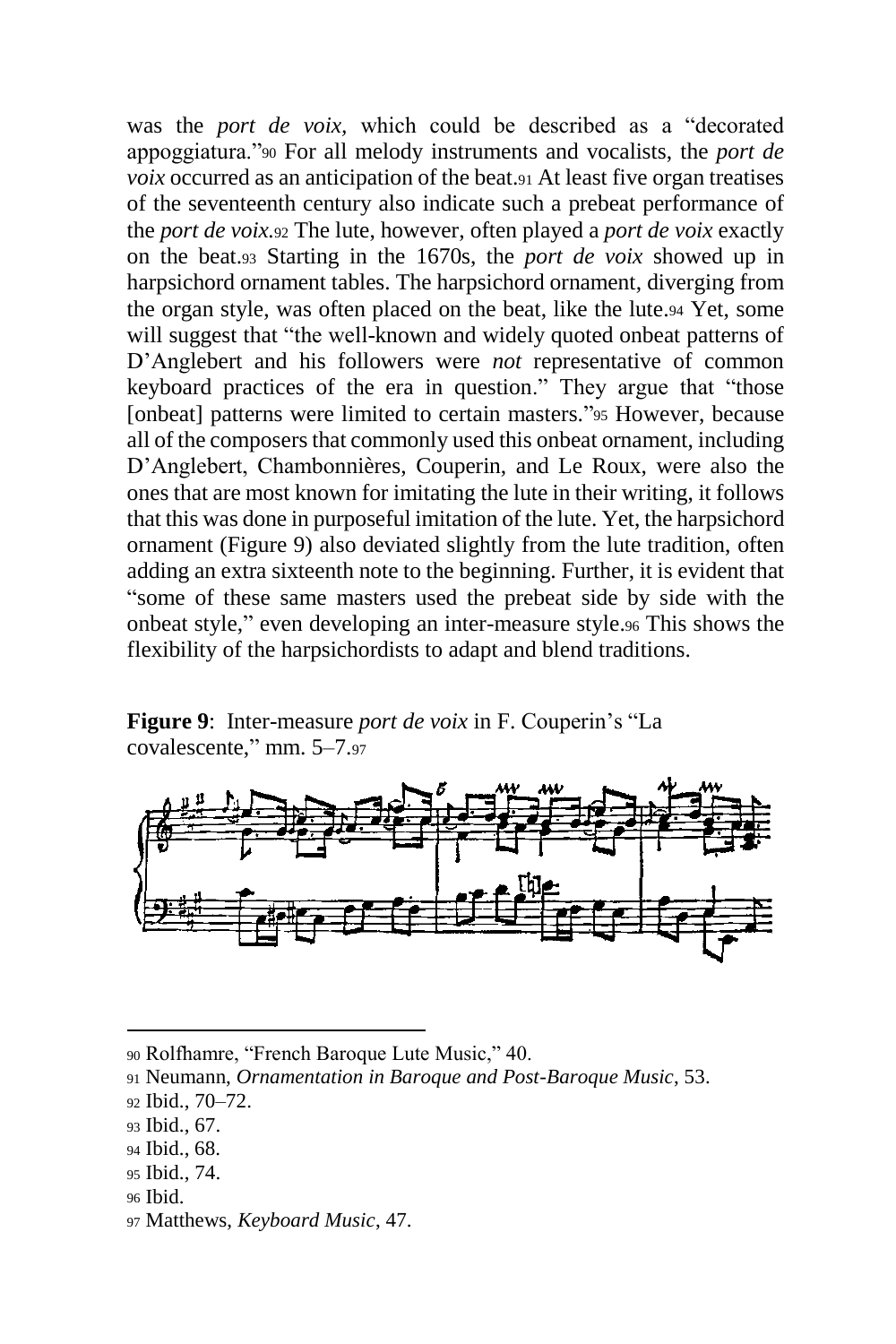The lute eventually went out of fashion in the eighteenth century, for several different reasons. As other instruments, including the harpsichord, were developed, the lute was no longer loud enough to be heard in church, opera, or larger ensembles. Neither could the lute's lyrical character accommodate the popular *Sturm und Drang* style of the eighteenth century.<sup>98</sup> It is also possible that the lute's decline correlated with the rejection of humanism, which had originally prompted great interest in the solo lute repertoire.<sup>99</sup> By the end of the baroque era, the lute had up to fourteen courses to accommodate polyphony, which led to it being very difficult to play.<sup>100</sup> These gut strings were also highly dependent on the weather and required frequent tuning.<sup>101</sup> Perrine, who transcribed a vast collection of lute tablature into keyboard notation so that it might be preserved, attributed the very nature of tablature to the lute's decline.<sup>102</sup> It turns out that keyboard notation conveyed the *style brisé* with even more accuracy and nuance than the lute tablature.<sup>103</sup>

Although the harpsichord later eclipsed the lute and took its place as the most popular instrument on the secular music scene, the harpsichord owes much of its success to stylistic mechanisms adapted from the lute tradition. The harpsichord and the lute, despite their distinctly different origins, fulfilled a similar musical role as a polyphonic accompanying and solo instrument. In turn, the harpsichord's solo repertoire was substantially impacted by the lute's solo repertoire. The harpsichord's use of lute-like improvisatory styles, dance rhythms, sound effects, harmonic progressions, ornamentation symbols, and broken textures demonstrate that, in a significant way, the lute was "the true source of the harpsichord art."<sup>104</sup>

<sup>98</sup> Farstad, *German Galant Lute Music*, 109.

<sup>99</sup> Smith, *History of the Lute*, 7.

<sup>100</sup> Farstad, *German Galant Lute Music*, 110.

<sup>101</sup> Ibid., 107.

<sup>102</sup> Erdas, introduction to *Pieces de luth en musique*, vii.

<sup>103</sup> Bond, *A Guide to the Harpsichord*, 154.

<sup>104</sup> Kirby, *A Short History*, 79.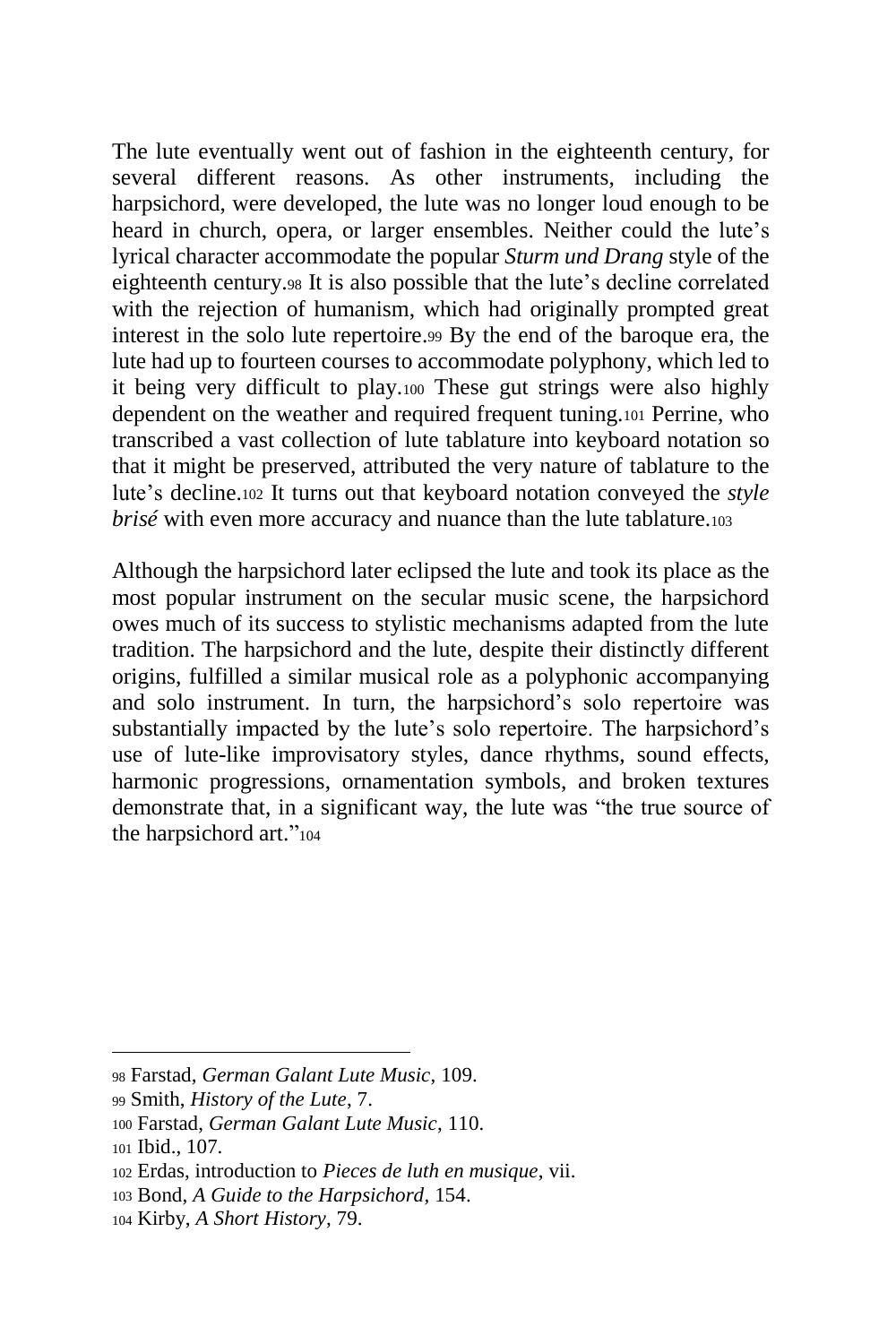## Bibliography

- Bond, Ann. *A Guide to the Harpsichord*. Portland, OR: Amadeus, 1997.
- Buch, David J. "*Style brisé*, *Style luthé*, and the *Choses luthées*," *Musical Quarterly* 71, no. 1 (1985): 52–67. doi[:10.1093/mq/LXXI.1.52.](https://doi.org/10.1093/mq/LXXI.1.52)
- Couperin, François. *Pieces de clavecin: Premier livre.* Edited by Denis Herlin. Kassel, Germany: Bärenreiter, 2016.
- Erdas, Paola. Introduction to *Pieces de luth en musique avec des regles pour les toucher parfaitement sur le luth et sur le clavessin*, by Perrine (Paris, 1680), vii–x. Edited by Paola Erdas. Bologna, Italy: Ut Opheus, 1995.
- Farstad, Per Kjetil. *German Galant Lute Music in the Eighteenth Century*. Gothenburg, Sweden: Göteborg University, 2000.
- Ferguson, Howard. "Bach's 'Lauten Werck.'" *Music and Letters* 48, no. 3 (1967): 259–264. doi[:10.1093/ml/XLVIII.3.259.](https://doi.org/10.1093/ml/XLVIII.3.259)
- Froberger, Johann Jacob. *Johann Jacob Froberger, Organ and Keyboard Works*. Vol. 3 of *Denkmäler der Tonkunst in Österreich*. Edited by Guido Adler. Vienna: Artaria, 1903. [http://ks.imslp.info/files/imglnks/usimg/5/5b/IMSLP340232-](http://ks.imslp.info/files/imglnks/usimg/5/5b/IMSLP340232-SIBLEY1802.26145.7602-39087013634110Dreizehn.pdf) [SIBLEY1802.26145.7602-39087013634110Dreizehn.pdf.](http://ks.imslp.info/files/imglnks/usimg/5/5b/IMSLP340232-SIBLEY1802.26145.7602-39087013634110Dreizehn.pdf)
- Gillespie, John. *Five Centuries of Keyboard Music*. Belmont, CA: Wadsworth, 1965.
- Gordon, Stewart. *A History of Keyboard Literature*. New York: Schirmer, 1996.
- Hogwood, Christopher, ed. *The Keyboard in Baroque Europe.* Cambridge: Cambridge University Press, 2003.
- Kirby, F. E. *A Short History of Keyboard Music*. New York: Free Press, 1966.
- Kosovske, Yonit Lea. *Historical Harpsichord Technique: Developing "*Le douceur du toucher*."* Bloomington: Indiana University Press, 2011.
- Kottick, Edward L. *A History of the Harpsichord*. Bloomington: Indiana University Press, 2003.
- Kroll, Mark. *Playing the Harpsichord Expressively: A Practical and Historical Guide*. Lanham, MD: Scarecrow Press, 2004.
- Ledbetter, David. *Harpsichord and Lute Music in Seventeenth-Century France.* London: McMillan, 1987.
- Matthews, Denis, ed. *Keyboard Music*. New York: Praeger, 1972.